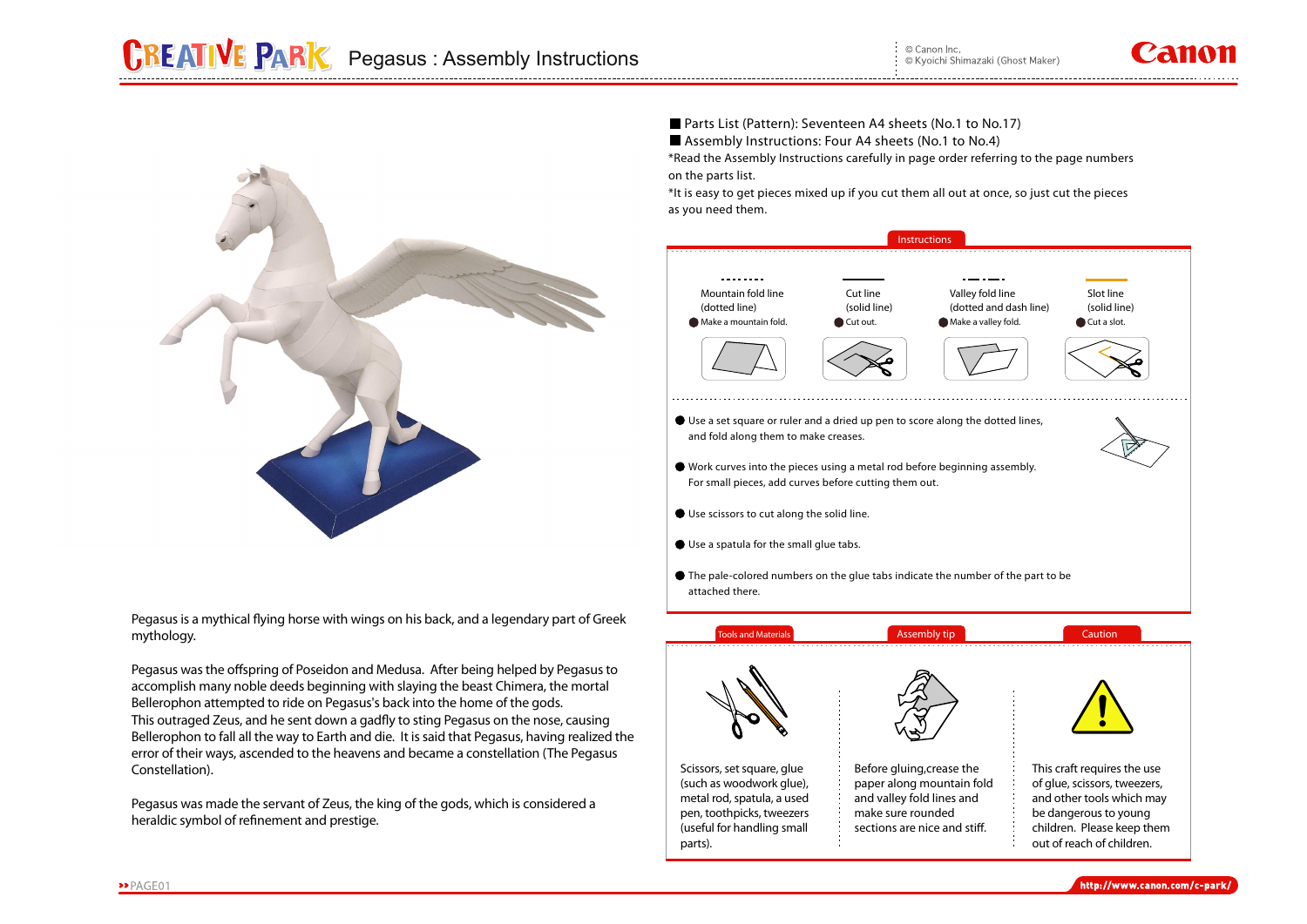## **CREATIVE PARK** Pegasus : Assembly Instructions

© Canon Inc. © Kyoichi Shimazaki (Ghost Maker)

## Panon



http://www.canon.com/c-park/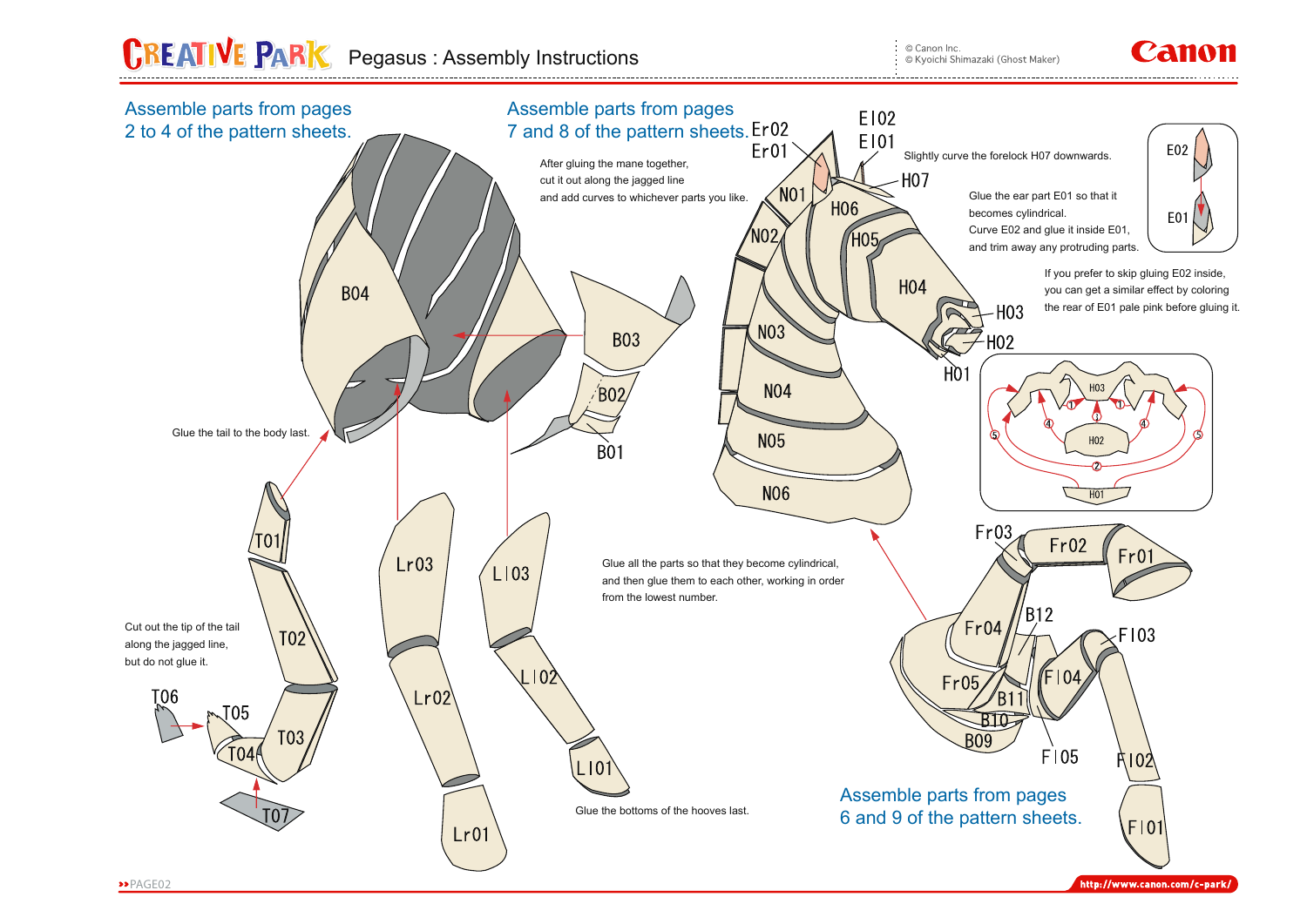## **CREATIVE PARK** Pegasus : Assembly Instructions

© Canon Inc. © Kyoichi Shimazaki (Ghost Maker)

## Canon



Once the feathers have been glued to W101, sandwich it between W111 and W112 and glue them together. Then, glue Wl13 to Wl16 on top of that.